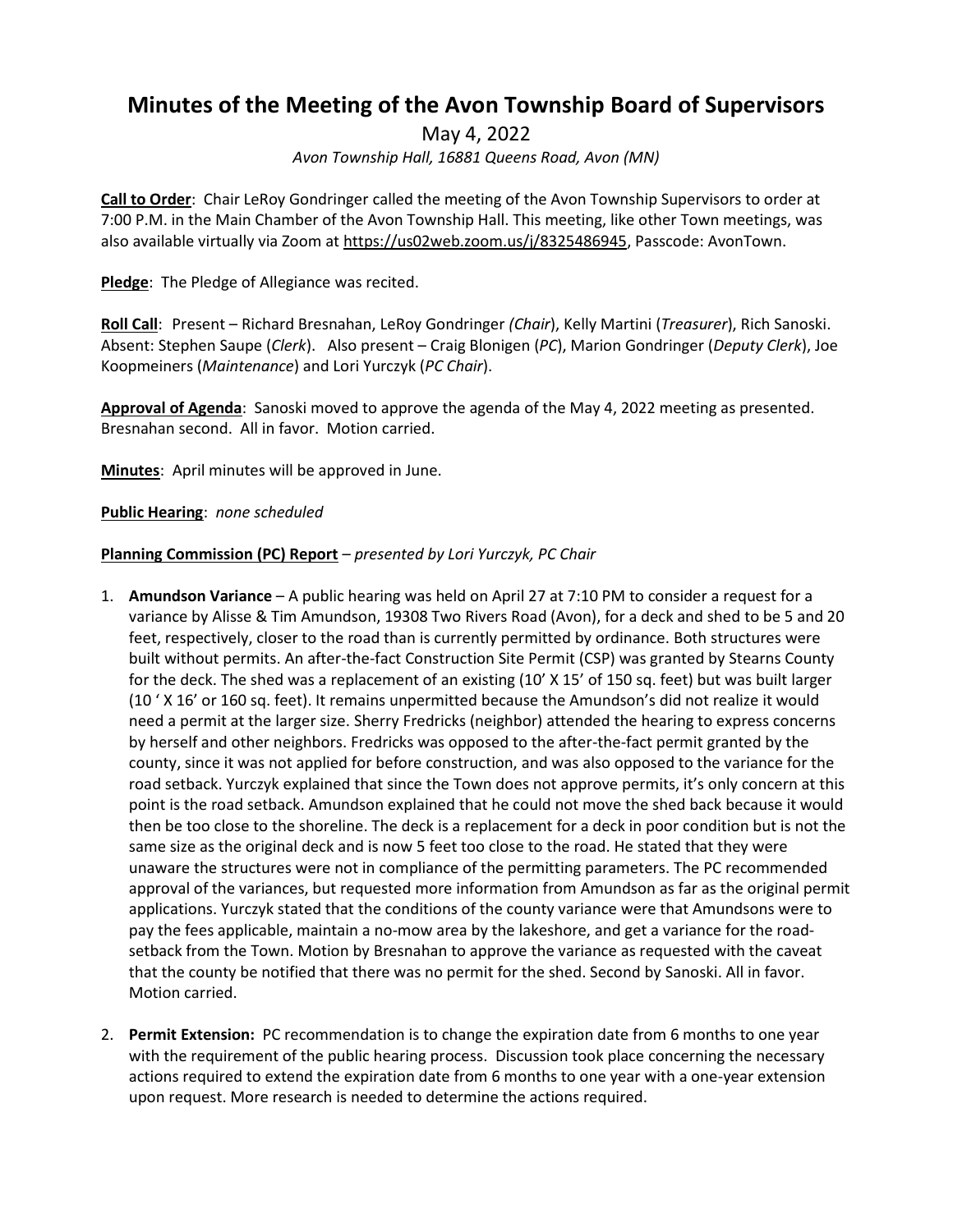- 3. **Open House & Newsletter** PC would like to see the newsletter go out in time to link it to the open house / ice cream social on the September  $12^{th}$ .
- 4. **Xcel power pole replacement**  work in the road right of way. PC recommends approval of this request. Motion by Gondringer to approve the request for Xcel to replace power poles in the Township without including the poles designated on the diagrams provided that are actually in the city. Sanoski second. All in favor. Motion carried.
- 5. **Policy review:** Plat process review and update county ordinance in reference to minor and major plats. PC feels both should be viewed by the Town before approval. PC would like this policy to remain as it is currently set. Motion by Bresnahan to leave the plat review process for minor and major plats as it is currently set so they can be reviewed multiple times by the Town. Second by Sanoski. All in favor. Motion carried.
- 6. **Chair and Vice Chair-** Yurczyk will remain as Chair, and Blonigen will remain as Vice Chair.
- 7. **County Ordinance 439 –** In reference to the county requirement for any setback of less than 1.5 times the setback requiring a survey. Agricultural-zoned land (A40) is not included in this survey requirement. All the amendments proposed did pass the county board.
- 8. **Broadband:** Mr. Williams from the county provided many details about the upcoming broadband project which would provide broadband availability to 216 residents in Avon Township. The county would credit the Town back \$23,614 of the CARES money submitted to them. Yurczyk reports that new information today provided by Williams offers a lesser amount for the Town of \$27,136 which is Phase I and Phase II. Blonigen shared his thoughts that this service, in the physical sense, may actually be a short-lived solution as the availability of wireless is rapidly increasing in availability to our area. Therefore, it seems that this project may prove to be obsolete in short time. Blonigen also shared that Williams stated AlbanyTel, as the broadband provider in the area, COULD end their requirement for customers to pay for a landline in order to get the broadband service. Gondringer stated that County Commissioner, Steve Notch, indicted that whenever the county applies for a grant, it always looks good if all townships sign on to participate which gives them better chance to be awarded grants for funding. He also stated that at this time, Phase I and Phase II funding is the most vital. Motion by Gondringer to approve the funding requested for this project \$27,136. Second by Sanoski. All in favor. Motion carried. Gondringer will communicate with Commissioner Notch concerning this decision. This will alter the resolution passed last month for spending ARPA money; therefore, an amendment of that resolution may be required.
- 9. **Solar:** Motion by Gondringer to grant a six-month extension of the solar garden permit requested by Scott Tempel for Novel Energy for the Gertken solar garden. Second by Sanoski. All in favor. Motion carried.

Bresnahan moved to approve PC report as presented by Lori Yurczyk. Second by Sanoski. All in favor. Motion carried.

**Treasurer's Report**: The Treasurer's Report was read and the Cash Control Statement for the period 04/01/2022 to 04/30/2022 (*copied below*) was presented.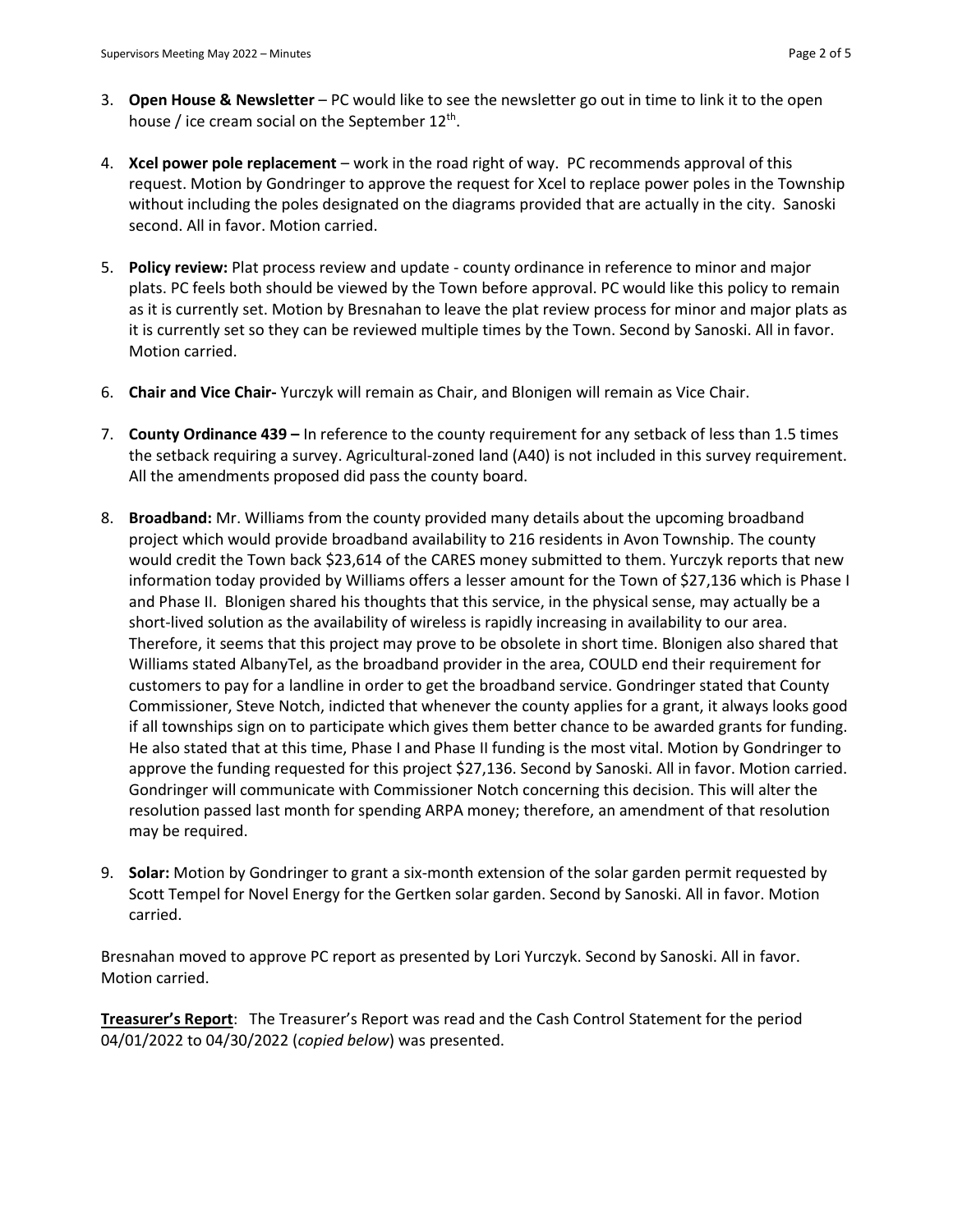#### 4/1/2022 To 4/30/2022 For the Period:

| Name of Fund                    | <b>Beginning</b><br><b>Balance</b> | <b>Total</b><br><b>Receipts</b> | Total<br><b>Disbursed</b> | <b>Ending</b><br><b>Balance</b> |
|---------------------------------|------------------------------------|---------------------------------|---------------------------|---------------------------------|
| General Fund<br>Road and Bridge | \$167,353.37                       | \$430.85                        | \$10,207.57               | \$157,576.65                    |
|                                 | \$267,256.92                       | \$0.00                          | \$2,468.46                | \$264,788.46                    |
|                                 | \$2,000.00                         | \$0.00                          | \$0.00                    | \$2,000.00                      |
| <b>Demolition Escrow</b>        |                                    | \$0.00                          | \$0.00                    | \$2,950.00                      |
| Road Damage Deposit             | \$2,950.00                         |                                 | \$0.00                    | ( \$18, 135.46)                 |
| Fire Fund                       | ( \$18, 135.46)                    | \$0.00                          |                           |                                 |
| <b>General Capital Projects</b> | \$53,455.46                        | \$0.00                          | \$0.00                    | \$53,455.46                     |
| ARPA Fund                       | \$121,412.19                       | \$0.00                          | \$0.00                    | \$121,412.19                    |
|                                 | \$596,292.48                       | \$430.85                        | \$12,676.03               | \$584,047.30                    |
| Total                           |                                    |                                 |                           |                                 |

Sanoski moved to approve the Cash Control Statement. Bresnahan second. All in favor. Motion carried.

**Additional topics** discussed included: (1) Lost Revenue Resolution: signing of the resolution which lists the dollar amount as \$131,000. Because of tonight's decision to spend toward Broadband funding, it may change the dollar amount on the resolution 05-04-22-1, and could specify broadband in the spending. The board will hold off on signing resolution at this time. (2) Computer purchases: Martini shared details about computers available at this time. Motion by Bresnahan to authorize Martini to purchase two additional computers as available up to \$1,000 each. Sanoski second. All in favor. Motion carried. (3) Martini reminded members of the board who have not signed the signature card at the bank to do so. (4) Solar funding information provided. (4) Note: Gondringer requested the presence of Craig Blonigen at tonight's meeting to keep him in the loop regarding road plans being discussed. (5) Gondringer requested a follow up as to why we did not receive a permit fee from Kyle Smith permit application. (Orderly annexation area)

Bresnahan moved to approve the Treasurer's report. Sanoski second. All in favor. Motion carried.

**Claims, Receipts & Payroll**: The April PERA claims (4222-4224) totaled \$879.20. The April payroll was \$4,702.25. The May claims (4225-4241) totaled \$78,353.61. The May payroll was \$3,279.51.

Bresnahan moved to approve the Claims, receipts and payroll. Sanoski second. All in favor. Motion carried.

#### **Town Hall Maintenance Report** – *presented by Joe Koopmeiners*

1. **Parking pad:** Quote from Pat Panak to add a parking pad 20 X 90, 4" thick, in the Town Hall parking lot for a total of \$8,855.00. Motion by Bresnahan to approve the concrete work for the parking pad for \$8,850. Second by Sanoski. All in favor. Motion carried.

2. **Flag:** Koopmeiners will purchase a new flag for the flag pole.

3. **Generator**: would operate furnaces but not the in-floor heat system. (\$25,000 to \$30,000) Generator would operate on LP gas. Koopmeiners will pursue a formal quote.

Bresnahan moved to approve the Town Hall Maintenance Report. Sanoski second. All in favor. Motion carried.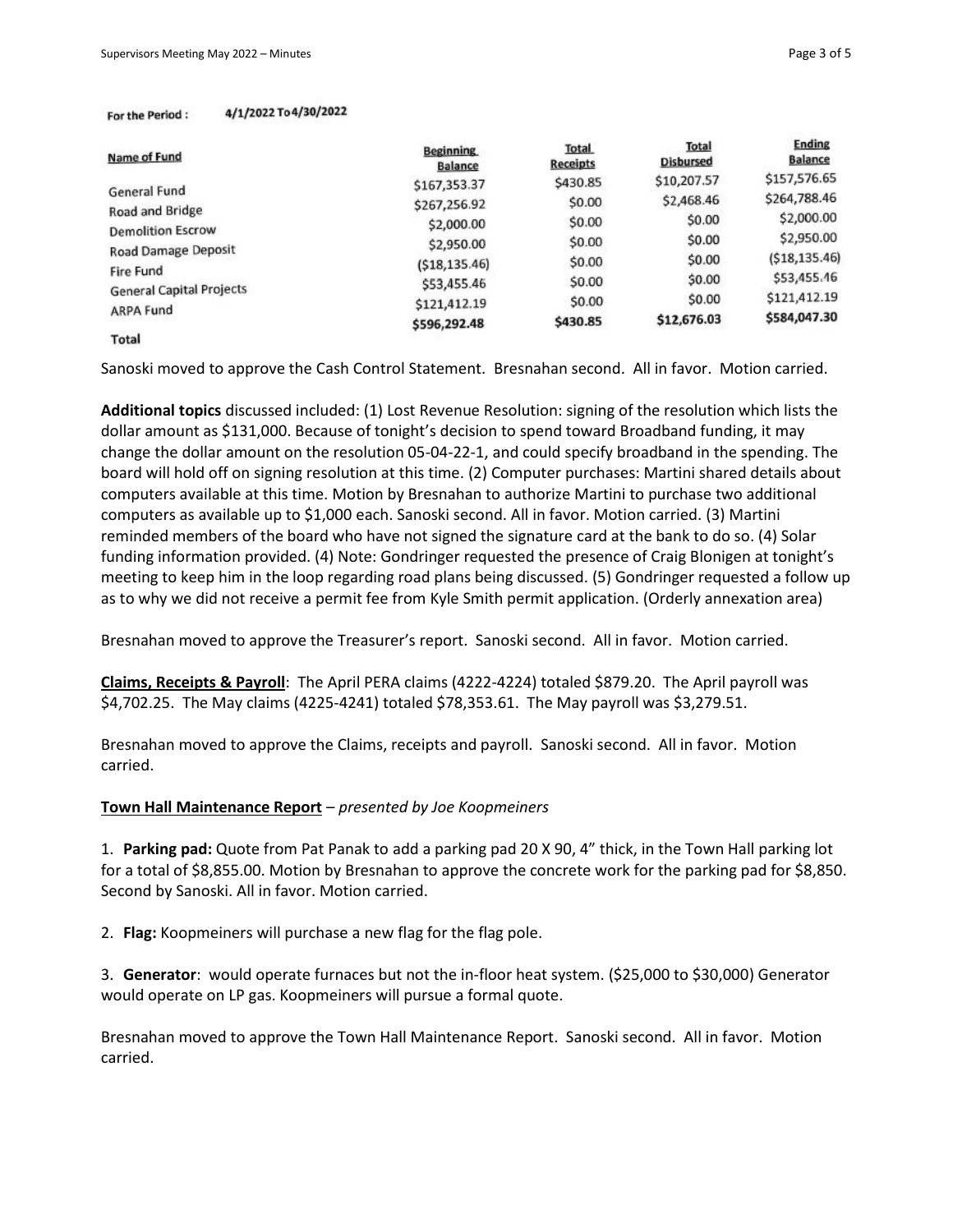### **Road Report***. Presented by Koopmeiners*

- 1. **Monthly Update/Report** The majority of work this month was snow-related. Roads were plowed and/or sanded on 5 different days. In addition, some maintenance was done on the trucks and ditch mower. We are currently good with cutting edges on the pickup plow.
- 2. **Road restrictions** come off on Friday May 7.
- 3. **Queens Road** will be tar patched when it warms up enough.
- 4. **Tree Removal** Trees identified on the road inspection will be removed soon.
- 5. **Culvert:** on 145th Ave. is still under water so cannot be inspected. No aprons. 50' long.
- 6. **Seal cracking:** for selected roads will take place in June. Bid from Midwest asphalt, Belgrade. (\$14,980). Norman, Sunnyfield Circle, and part of St. Anna Drive were added.
- 7. **Salt Sand bid:** Double R Trucking bid of \$84.97/yard. 20% salt 20% granite sand, with beet juice added to allow it to work better in severe cold, delivered and stockpiled in shed. 90 yards. Motion by Sanoski to approve the salt sand bid for \$84.97 for 90 yards. Bresnahan second. All in favor. Motion carried.
- 8. **Shouldering disc**: research has been undertaken. Approximate cost is \$10,000. A 24-week order time. More research will be undertaken on possibly purchasing a used one or get pricing from other dealer. Sanoski requested from Krain township to see if we could possibly rent the one owned by them.

Motion by Bresnahan to accept the road report as presented by Koopmeiners. Sanoski second. All in favor. Motion carried.

#### **Business:**

- 1. **Fifth Monday Meeting**: information was shared by Sanoski on the meeting attended recently, possible purchase of Hospital building in Albany to be used for preschool and kindergarten with referendum approval needed.
- 2. Sanoski moved to approve the Board of Appeals and Equalization minutes. Gondringer second. All in favor. Motion carried. Bresnahan abstained.
- 3. Bresnahan motion to approve Qualification Minutes. Sanoski second. All in favor. Motion carried.
- 4. **Pelican Lake Liquor License**  Bresnahan moved to approve the On-Sale Intoxicating Liquor License for the Pelican Lake Ballroom for the period of July 1, 2022 to June 30 2023. Sanoski second. All in favor. Motion carried.

#### **Old Business**:

1. Former Supervisor Ken Mergen has returned his key to the Town Hall.

#### **Recurring Reports:**

1. The correct address for the Blinking Lights, Inc **911 sign** is 35011 Tower Road. The company has still not contacted the Town.